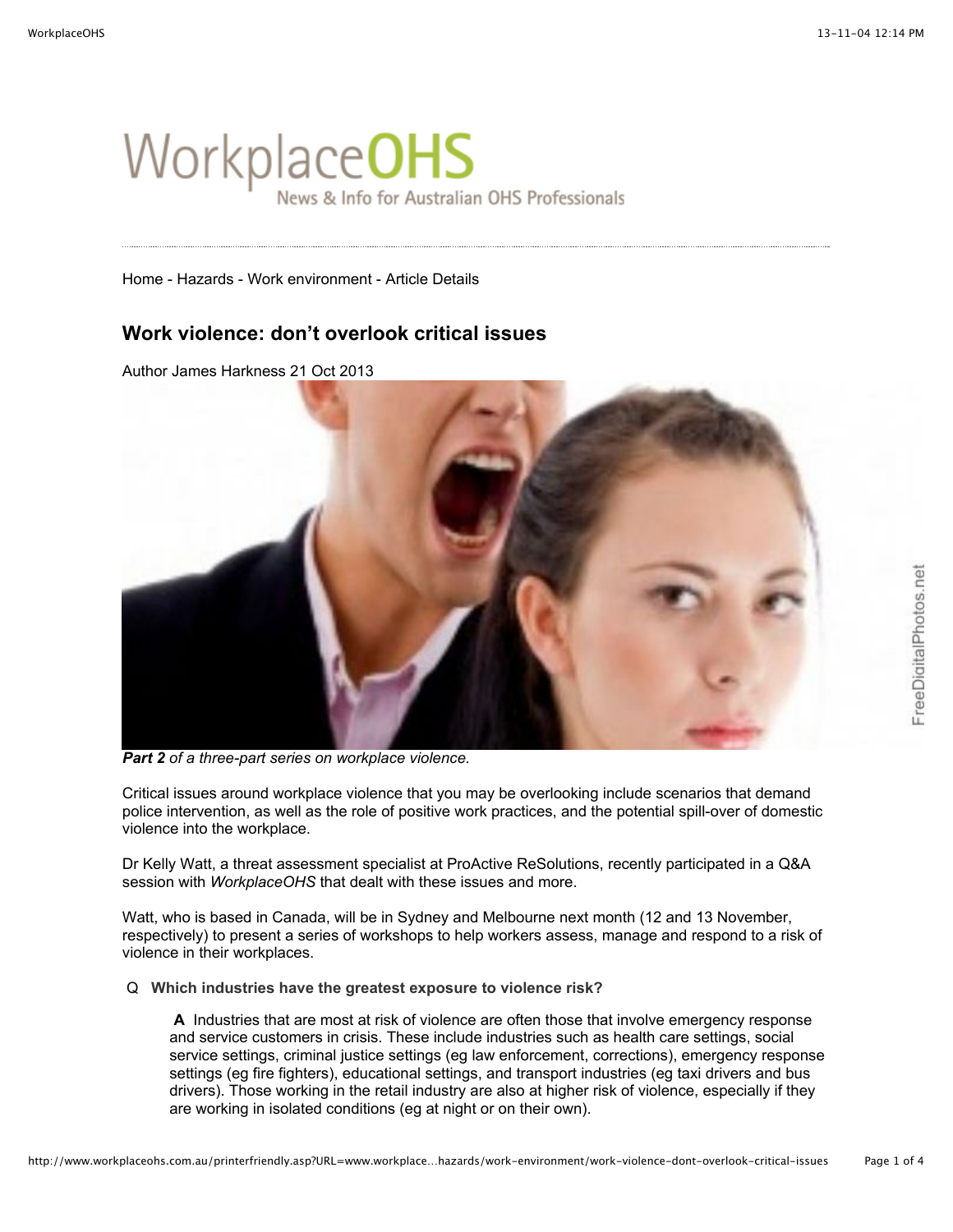Although they need to be extra vigilant, if they implement best practices related to preventing, [triaging,](http://www.workplaceohs.com.au/hazards/work-environment/triage-needed-to-combat-workplace-violence) assessing and managing violence risk much can be done to increase their safety.

Q **What risk factors are unique to white-collar work settings?** 

 **A** The risk factors that will be relevant will depends on the type of violence that is being committed (eg stalking, domestic violence, sexual violence) as opposed to something that is tied to the particular setting. The following information may help to clarify things.

There are several commonly occurring patterns of workplace violence:

- 1. **By service receivers (clients/customers/patients).** Everyone thinks about police and corrections, but it is surprising to learn that health care and social services workers are also frequently victims of this form of violence.
- 2. **By criminals outside the workplace.** This includes retail (eg, convenience store), especially those that are working in isolated conditions (at night, on their own).
- 3. **By co-workers.** This happens across all workplaces including bullying, harassment, sexual harassment, stalking.
- 4. **By current or former intimate partners.** This happens across all workplaces but the victims are primarily women.

The rates of workplace violence vary according the nature of the workplace, the nature of the perpetrator and the characteristics of the victim. Overall, international statistics suggest that 10– 25 per cent of all workers will be victims of significant workplace violence at some point in their lives.

Q **How important is it to address work-related stressors?** 

 **A** Addressing problematic work practices is very important in preventing the risk of violence from ever occurring.

By doing things like reducing stress, creating a respectful and supportive workplace climate, addressing serious conflict in the workplace, and responding to conduct problems as they occur, a great deal can be done to support employees and prevent violence.

Often when we are contacted to conduct a workplace violence risk assessment there have been months or even years of conduct problems and workplace conflict that if addressed differently may have prevented the situation from escalating to this level.

Q **Do you recommend a 'zero tolerance' policy?** 

 **A** A zero tolerance policy is not recommended. Although all organisations should make it clear that violence is not acceptable in their workplace and should be reported and will be responded to, how you respond should be determined on a case-by-case basis. A zero tolerance policy is not going to apply to all situations and it might conflict with other responsibilities an employer may have.

For instance, an organisation that is concerned about an employee's violence risk always has to consider their ability to accommodate the problem. If you have concerns about the risk of violence, you should always consider:

- 1. Whether the violence risk is the result of mental health problems
- 2. Whether the mental health problems can be reasonably accommodated
- 3. Whether the accommodation of the problem will effectively manage their violence risk.

The outcome of any violence risk assessment should strive to manage people's risk for violence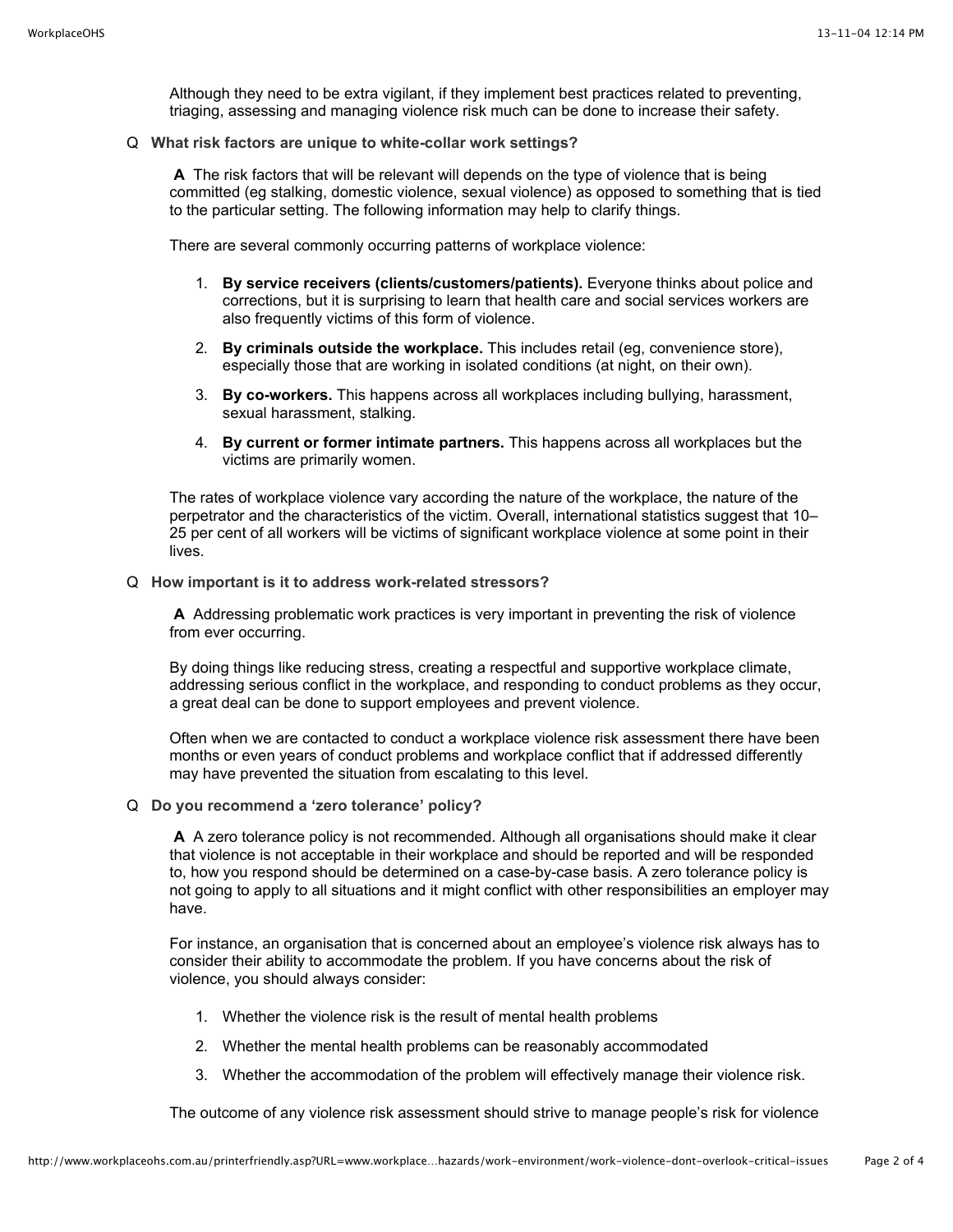by providing them with assistance. Often when people are a risk for future violence it is because they are in distress and need help. Anything employers can do to help support perpetrators as well as victims would be a positive thing for workplaces to invest time and resources into.

Q **Is the duty to address violence confined to the workplace?**

 **A** The obligation of the employer would extend beyond violent incidents in the workplace to violence that occurs outside the workplace if there is a concern about spill-over into the workplace.

#### **Example**

Possible spill-over of intimate-partner violence into the workplace is a major issue for all workplaces to consider. It's important for employers to increase the awareness of the warning signs specific to intimate partner violence and the possibility of spill-over into the workplace. Spill-over could have potentially lethal consequences, not just for the intimate partner but for others in the workplace.

Employers also need to consider incidents that occur at a workplace social or workplace conference. Some employers may not appreciate that these functions are an extension of the workplace; but, they are.

Q **Should the police ever get involved?**

 **A** If an employee has committed a criminal act at work (eg physical assault), the police should be involved.

If there's lower level behaviour (eg verbal aggression, property aggression), it might not be necessary at that stage to contact the police, but if a worker starts to engage in actual, attempted or threatened violence, an employer could actually be legally liable if they don't contact the police and the situation were to escalate. It's a threshold issue related to the severity of the act: whether it would be considered a criminal offence and how you want to involve the police.

Employers should also liaise with police if they're concerned their own management practices could increase the risk of violence.

## **Example**

If an employer decides to terminate an employee and they have reasonable grounds to believe that doing so might increase violence risk in the short-term, then they should definitely contact the police.

*Tomorrow (Part 3): Our Q&A concludes, with a look at the role of counselling services, domestic violence, practical jokes and customer violence.* 

*In [Part 1](http://www.workplaceohs.com.au/hazards/work-environment/triage-needed-to-combat-workplace-violence) of this series, Watt outlined key risk factors for violence, as well as the strategies you should implement to tackle the risk of violence at your workplace.*



James Harkness

James Harkness is a staff writer for WorkplaceOHS and Workplace Info, whose role includes producing case write-ups, news stories, and analysis pieces. He has also produced copy and performed editorial tasks for a handful of business chambers operating in Inner City Sydney. [more from James](http://www.workplaceohs.com.au/analystdetail.asp?ID=46)

0 Comments Leave a Comment